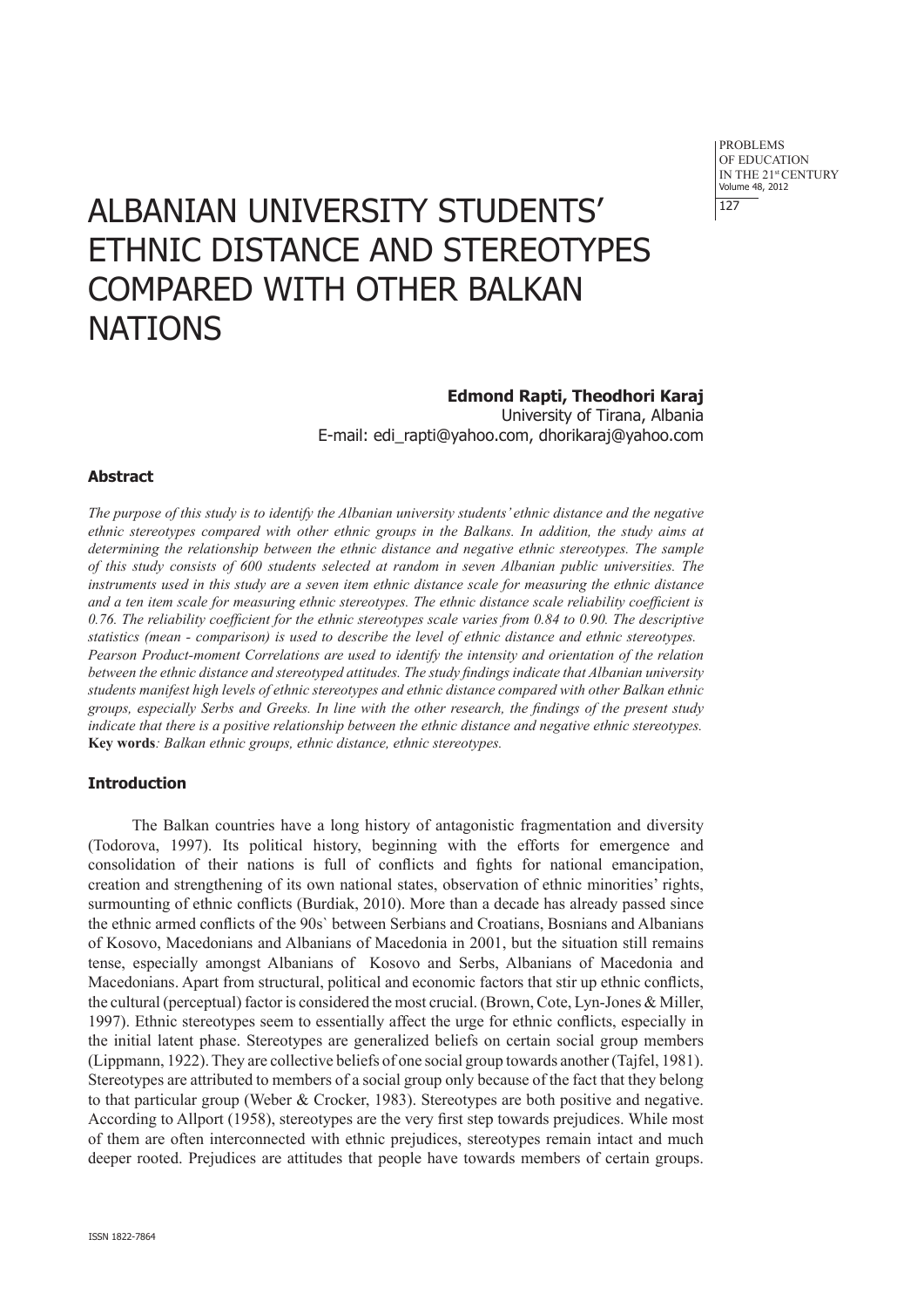Stereotypes lead to propelling of racial prejudices, emotional reactions towards members of other ethnic groups (Katz & Braly, 1935).

Ethnic stereotypes and prejudices lead to social distances: a situation where people experience feeling reactions towards one another (Bogardus, 1947). Ethnic distance is a kind of social distance amongst different ethnic groups. It derives from long-term acting ethnic stereotypes and prejudices. Ethnic distance allows for the expression of negative attitudes towards nations or ethnic groups. According to Allport (1958) the establishment of ethnic distance is the second phase in mounting prejudices against other nations and ethnic groups. Besides some cognitive functions much needed in simplifying the social reality and reducing effortful thought processes (Devine, 1989; Gilbert and Hixon, 1989), stereotypes exert some very important social functions. They simplify and justify actions taken by a group towards another ethnic group (Tajfel, 1981b; Allport, 1958). They legitimize the active presence of certain ideological systems (Jost and Banaji, 1994) by justifying and rationalizing on inequality (Glick and Fiske, 2001; Sidanius and Pratto, 1999).

Ethnic stereotypes in the Balkans are rooted in its past and present history. Burdiak (2010) notifies that ethnic stereotypes in the Balkans have sprung during the phase of the establishment of nations and respective national countries, a process that started during the Ottoman invasion and Austro–Hungarian war. After the empires' collapse, post war countries were faced by state building challenges. Territorial expansion that led them to wars with each other was a survival strategy. Lack of contacts led to nations' isolation in the Balkans. Ethnic minority groups were easily identified with the enemies. Arising stereotypes were reflected in their collective mind (Burdiak, 2010). This led to the birth of ethnic stereotypes.

Burdiak, (2010) research on reciprocity of negative stereotypes between Bulgarians and Turks, Bulgarians and Serbs, Serbs and Albanians, Serbs and Croatians, Greeks and Turks, Greeks and Bulgarians, Greeks and Albanians proves the mutual engagement of ethnicities in developing stereotypes. Neofotistos, (2004) confirms the presence of mutual negative ethnic stereotypes between Macedonians and Albanians of Macedonia.

Many empirical studies have proven the dynamic presence of ethnic distance between Serbs and other ethnic nations in ex-Yugoslavia. It appeared quite insignificant during 1960-1980, but grew larger in the late 80s' and 90s' and peaked highest in 2000 (Opačić  $\&$ Vujadinović, 2005). The ethnic social distance between Serbs and other ethnicities became more evident in the years to come, when the Yugoslav Republic collapsed and the era of the creation of new independent states through armed conflicts began. More recent studies prove the abundance of reciprocal negative stereotypes and social distance amongst Serbs, Croatians, Bosnians and Albanians of Kosovo (Opačić & Vujadinović, 2005; Šiber, 1997). Research and surveys prove the presence of greater negative stereotypes and social distance towards other ethnic groups among Serbs, the greatest of all being that towards Albanians (Biro, Mihic, Milin & Logar, 2002; Vujadinovic, Djukanovic & Petkvovic, 2003*;* Opačić & Vujadinović, 2005). Neofotistos, (2004) shows the presence of negative ethnic stereotypes between Macedonians and Albanians of Macedonia. Zheleznova (2003), Vidali (1999), Kokkali (2007), prove the presence of a variety of negative ethnic stereotypes amongst Greeks towards Albanian minority and immigrants living in Greece.

The presence of ethnic stereotypes and social distance is amply proved in recent research on young age groups as well. Studies prove the existence of a great ethnic distance amongst the young Serbs, Croatians, Bosnians and Albanians. Young Serbs keep greater ethnic distance towards the young people of other nationalities, especially those of ex-Yugoslavian background, the greatest of all being that against Albanian youth of Kosovo (Kandido-Jakšić, 1999; Biro, Mihic, Milin & Logar, 2002). As it was shown in a research in 2007, the willingness of a young Serb in high school to marry an Albanian girl was 5 times lower than the willingness to marry Slovenian, Croatian and Macedonian girls (Kandido-Jakšić, 2008). Some other studies prove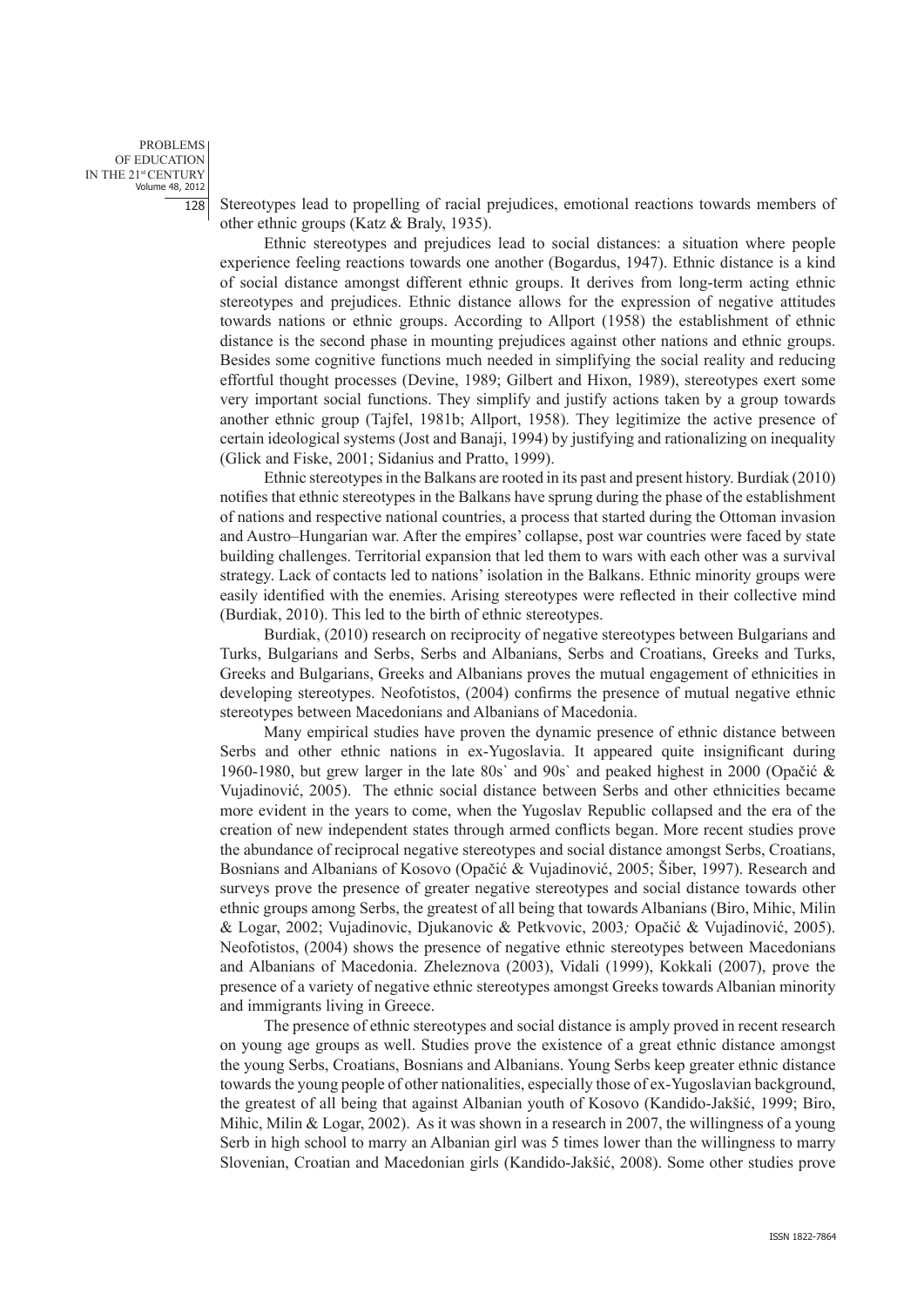Edmond RAPTI, Theodhori KARAJ. Albanian University Students' Ethnic Distance and Stereotypes Compared With Other Balkan Nations

> PROBLEMS OF EDUCATION IN THE 21st CENTURY Volume 48, 2012  $1129$

the existence of a greater ethnic distance between young Macedonian students and Albanian ones as compared to other ethnicities (Maleska, 2010; Beska, Majcevska, Kenig, Ballazhi, and Tomovska, 2009; Joveska).

To the best knowledge of the authors, in Albania, there is not any other empirical study on the presence of ethnic stereotypes and social distances towards other ethnic groups in the Balkans. The main purpose of this study is to identify ethnic stereotypes and social distance of university students towards the others in the Balkans.

## **Methodology of Research**

## *General Background*

The present study is a non experimental quantitative one. It uses descriptive and correlational statistics to describe the variables and the orientation and strength of the relationship between them as well.

## S*ample of Research*

The target population of this study are 50.000 bachelor students in Albanian public universities. A sample of 600 students were selected at random from this population in 6 Albanian public universities to approximately ensure  $a \pm 3$  sampling error (Yamane, 1967). The sample is comprised of 73% female students and 27% male students.

#### *Instruments and Procedures*

The instrument used in this study was a structured questionnaire composed of three parts. The first part included questions related to demographic characteristics (gender, age, years of study, place of living). The second part was the seven items Bogardus scale of ethnic distance (1947) used to measure the ethnic distance. The questions aimed at gathering students' opinions on the relationship they would like to have with foreigners: (1) marriage (2) close friendship (3) neighbour (4) colleague at work (5) of the same citizenship (6) visitors in my country (7) not to allow them enter my country. The final version of the scale in the Albanian language was obtained based on the back translation procedure and was piloted with 100 university students who are not included in the study sample. The Cronbach's Alfa coefficient was used to estimate the instruments' internal consistency (Cronbach, 1951)*.* The reliability coefficient for the ethnic distance scale was 0.76. The third part of the questionnaire is a bipolar scale based on 10 negative and positive qualities for measuring stereotyped attitudes towards different ethnic groups. A fragment of this scale is as follows: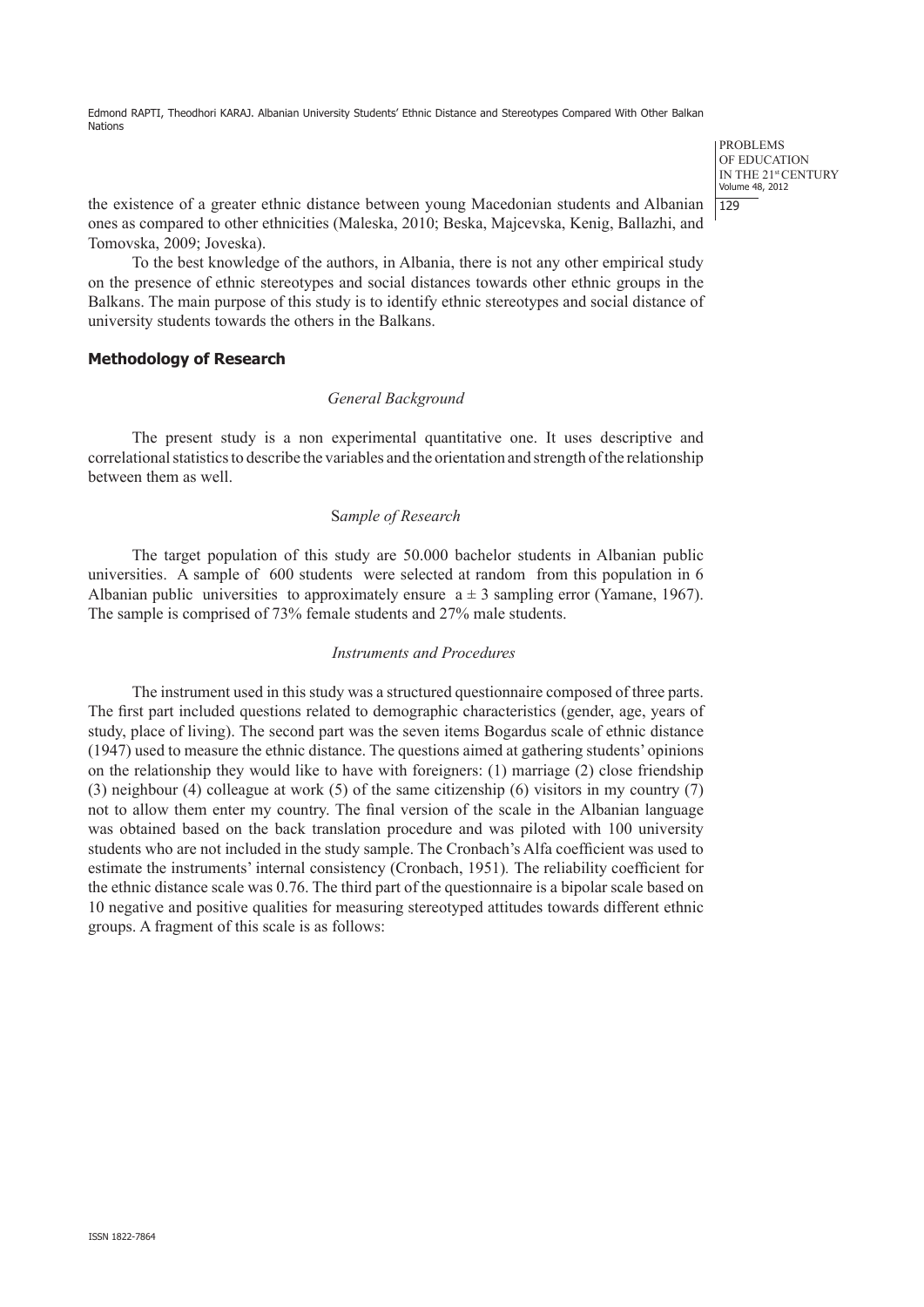| According to your opinion, to what extent are the following characteristics typical of Greeks? Please think of<br>Greeks as a group) |   |                |   |   |   |   |   |                |
|--------------------------------------------------------------------------------------------------------------------------------------|---|----------------|---|---|---|---|---|----------------|
| Good                                                                                                                                 | 1 | $\overline{2}$ | 3 | 4 | 5 | 6 | 7 | Bad            |
| Polite                                                                                                                               | 1 | $\overline{2}$ | 3 | 4 | 5 | 6 | 7 | Impolite       |
| Friendly                                                                                                                             | 1 | $\overline{2}$ | 3 | 4 | 5 | 6 | 7 | Unfriendly     |
| Calm                                                                                                                                 | 1 | $\overline{2}$ | 3 | 4 | 5 | 6 | 7 | Quick-tempered |
| Intelligent                                                                                                                          | 1 | $\overline{2}$ | 3 | 4 | 5 | 6 | 7 | Unintelligent  |
| Loyal                                                                                                                                | 1 | $\overline{2}$ | 3 | 4 | 5 | 6 | 7 | Disloyal       |
| Fair                                                                                                                                 | 1 | $\overline{2}$ | 3 | 4 | 5 | 6 | 7 | Unfair         |
| <b>Brave</b>                                                                                                                         | 1 | $\overline{2}$ | 3 | 4 | 5 | 6 | 7 | Coward         |
| Hardworking                                                                                                                          | 1 | $\overline{2}$ | 3 | 4 | 5 | 6 | 7 | Lazy           |
| Civilized                                                                                                                            | 1 | $\overline{2}$ | 3 | 4 | 5 | 6 | 7 | Uncivilized    |

For each of the characteristics, the highest possible positive score was 1 and the lowest negative score was 7. Students were asked to describe characteristics of eight ethnic groups (selected nations). The data indicated the presence of stereotypes and ethnic distances of Albanian students towards different ethnic groups. The reliability coefficient varied from 0.84 to 0.90.

#### *Data Collection*

The questionnaire was handed out to students in their workplace. Data gathering was administered during the academic year 2011-2012. Students responded to the questionnaire in their classes in the presence of the interviewers. 600 students completed the questionnaire and the overall response rate was 92%.

#### *Data Analysis*

Data was analyzed in the statistical Program for Social Sciences (SPSS). The descriptive statistics (mean - comparison) was used to describe the level of the ethnic distance and stereotyped attitudes. Pearson Product-moment Correlations were used to identify the intensity and the orientation of the relation between the ethnic distance and stereotyped attitudes.

## **Results of Research**

Table 1 shows the means and the standard deviation of the ethnic distance of Albanian students towards certain ethnic groups. The means are calculated based on the summing of seven items result. The results are ranked from 1 (the level of the closest ethnic distance) to 7 (the greatest ethnic distance). The mean results closer to value 1, it reveals a smaller ethnic distance. Closer to value 7 the mean, the greater the ethnic distance is. The data in table 1 indicates that Albanian students show a greater ethnic distance towards the Serbs  $(M= 6.19)$ and Greeks  $(M= 5.71)$ . Meanwhile, the ethnic distance towards some other ethnic groups is more moderate.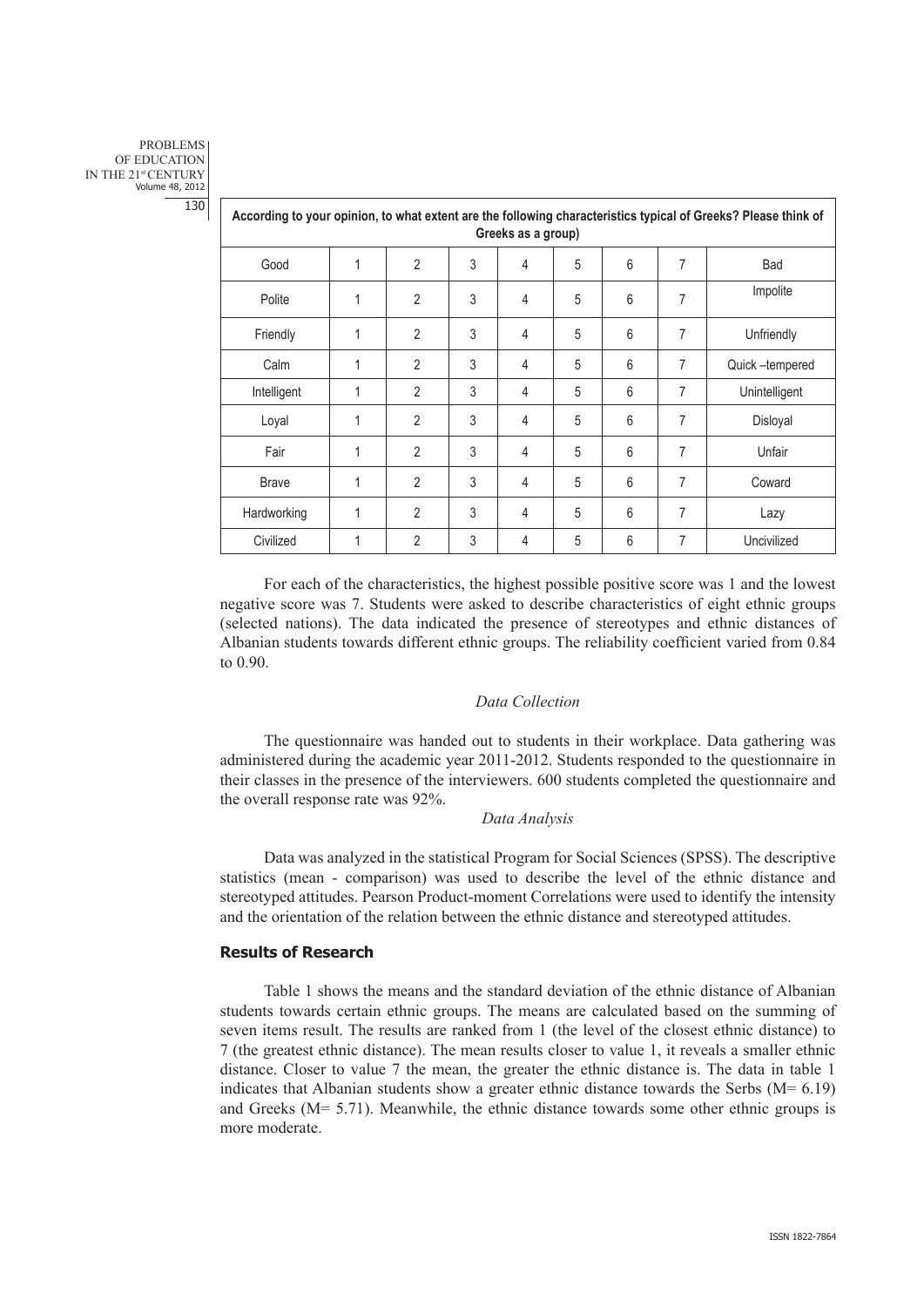Edmond RAPTI, Theodhori KARAJ. Albanian University Students' Ethnic Distance and Stereotypes Compared With Other Balkan Nations

> PROBLEMS OF EDUCATION IN THE 21st CENTURY Volume 48, 2012 131

| ccpcance,       |                |                |             |                       |  |
|-----------------|----------------|----------------|-------------|-----------------------|--|
|                 | <b>Minimum</b> | <b>Maximum</b> | <b>Mean</b> | <b>Std. Deviation</b> |  |
| Serbs           | 1.00           | 7.00           | 6.19        | 1.32                  |  |
| Greeks          | 1.00           | 7.00           | 5.71        | 1.62                  |  |
| Slovenians      | 1.00           | 7.00           | 4.95        | 1.45                  |  |
| <b>Bosnians</b> | 1.00           | 7.00           | 4.84        | 1.56                  |  |

Macedonians | 1.00 | 7.00 | 4.63 | 1.62 Croatians 1.00 7.00 4.63 1.63 Montenegro 1.00 7.00 4.58 1.62

# **Table 1. Ethnic distance of Albanian students towards some nations (mean acceptance).**

In table 2 are shown the data for each of the items in the ethnic distance scale composition. The students reveal a low preference for having intimate relationships with members of Balkan nations, mainly with Serbs. Only 1.3% would like to begin such a relationship with Serbs. Coherently, with such an attitude the interviewed students do not prefer to allow Serbs to approach their country. The same trend is also noted for the Greeks though a bit milder. (Over one third of the students would not like Greeks to come to their country).

|                                        | <b>Macedonians</b> | Montenegrin | <b>Serbs</b> | <b>Croatians</b> | Sloveni-<br>ans | <b>Bosnians</b> |
|----------------------------------------|--------------------|-------------|--------------|------------------|-----------------|-----------------|
| <b>Marriage Relations</b>              | 2.0                | 3.2         | 1.3          | 3.5              | 1.6             | 2.9             |
| Close Friendship                       | 13.1               | 11.1        | 3.5          | 11.3             | 7.1             | 7.9             |
| Neighbours close to<br>my house        | 13.3               | 14.0        | 2.0          | 13.1             | 10.9            | 11.8            |
| Colleagues                             | 11.3               | 15.9        | 3.5          | 13.4             | 13.6            | 14.9            |
| Citizens (same citizen-<br>ship as me) | 18.1               | 12.7        | 2.0          | 10.3             | 10.6            | 9.4             |
| Visitors in my country                 | 36.5               | 38.1        | 32.2         | 45.8             | 53.7            | 48.2            |
| Should not be allowed<br>in my country | 5.8                | 5.0         | 55.5         | 2.5              | 2.5             | 5.0             |

**Table 2. Ethnic distance towards some ethnic groups (in %).** 

Table 3 shows the means and standard deviations of the ethnic stereotyped attitudes of Albanian students towards different ethnic groups. The minimum score is 10 and the maximum one is 70 (40 is neutral attitude). The closer to 10, the more positive the stereotyped attitude is towards other religious groups. The closer to 70, the more negative the stereotyped attitude is towards other religious groups. The data in table 3 shows that students have negative stereotyped attitude toward the Serbs  $(M=54.65)$  and Greeks  $(M=50.91)$ . Stereotyped attitude towards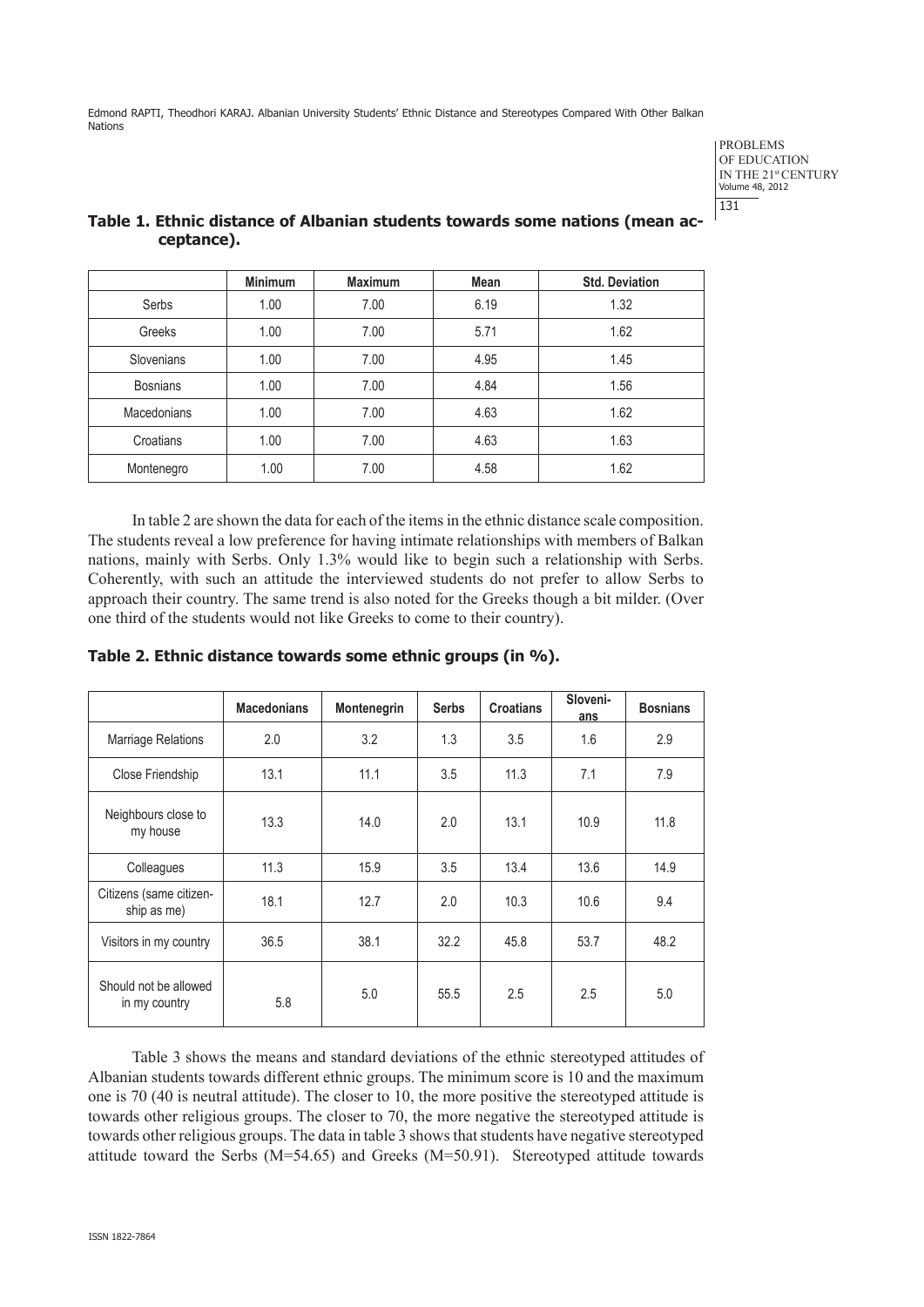other ethnic groups: Montenegrins, Slovenians, Macedonians and Croatians tend to be positive to neutral (means vary from10 to 40). The respondents have more positive stereotyped attitudes toward Croatians.

|              | <b>Minimum</b> | <b>Maximum</b> | Mean  | <b>Std. Deviation</b> |
|--------------|----------------|----------------|-------|-----------------------|
| Serbs        | 10.00          | 70.00          | 54.65 | 12.83                 |
| Greeks       | 10.00          | 70.00          | 50.91 | 19.59                 |
| Macedonians  | 10.00          | 70.00          | 39.66 | 10.62                 |
| Slovenians   | 10.00          | 70.00          | 38.38 | 13.10                 |
| Montenegrins | 10.00          | 70.00          | 38.16 | 10.24                 |
| Bosnian      | 10.00          | 70.00          | 38.06 | 9.11                  |
| Croatians    | 10.00          | 70.00          | 36.23 | 8.29                  |

## **Table 3. The means of Albanian students ethnic stereotyped attitudes toward other Balkan nations.**

Table 4 shows the correlation between the social distance and the ethnic stereotypes.

# **Table 4. Pearson Product-moment Correlations between ethnic distance and ethnic stereotypes.**

|                                                 | <b>Ethnic stereotypes</b> |  |  |
|-------------------------------------------------|---------------------------|--|--|
| Ethnic distance towards Greeks                  | $0.46**$                  |  |  |
| Ethnic distance towards Macedonians             | $0.29$ <sup>**</sup>      |  |  |
| Ethnic distance towards Montenegrins            | $0.28**$                  |  |  |
| Ethnic distance towards Serbs                   | $0.30**$                  |  |  |
| Ethnic distance towards Croatians               | $0.28***$                 |  |  |
| Ethnic distance towards Slovenians              | $0.18**$                  |  |  |
| **. Correlation is significant (0.01; 2-tailed) |                           |  |  |

It indicates that there is a positive linear correlation between the ethnic distance and the ethnic stereotypes related to each ethnic group. From the statistical point of view, the correlation coefficients vary from weak to moderate.

# **Discussions**

There is a total lack of secondary data pool to compare the results obtained from the analysis of the data gathered in this research. Previous research is totally missing in the country. Comparison with the research conducted in other Balkan countries seems impossible because of the lack of similarities in sample and methodology. It was made in condition of total lack of any secondary data analysis. Similar to some surveys conducted in the countries of former Yugoslavia (Mihic, Milin & Logar, 2002; Kandido-Jakšić, 2008; Maleska, 2010; Beska, Majcevska, Kenig, Ballazhi & Tomovska, 2009; Joveska, 1998), this study reveals that Albanian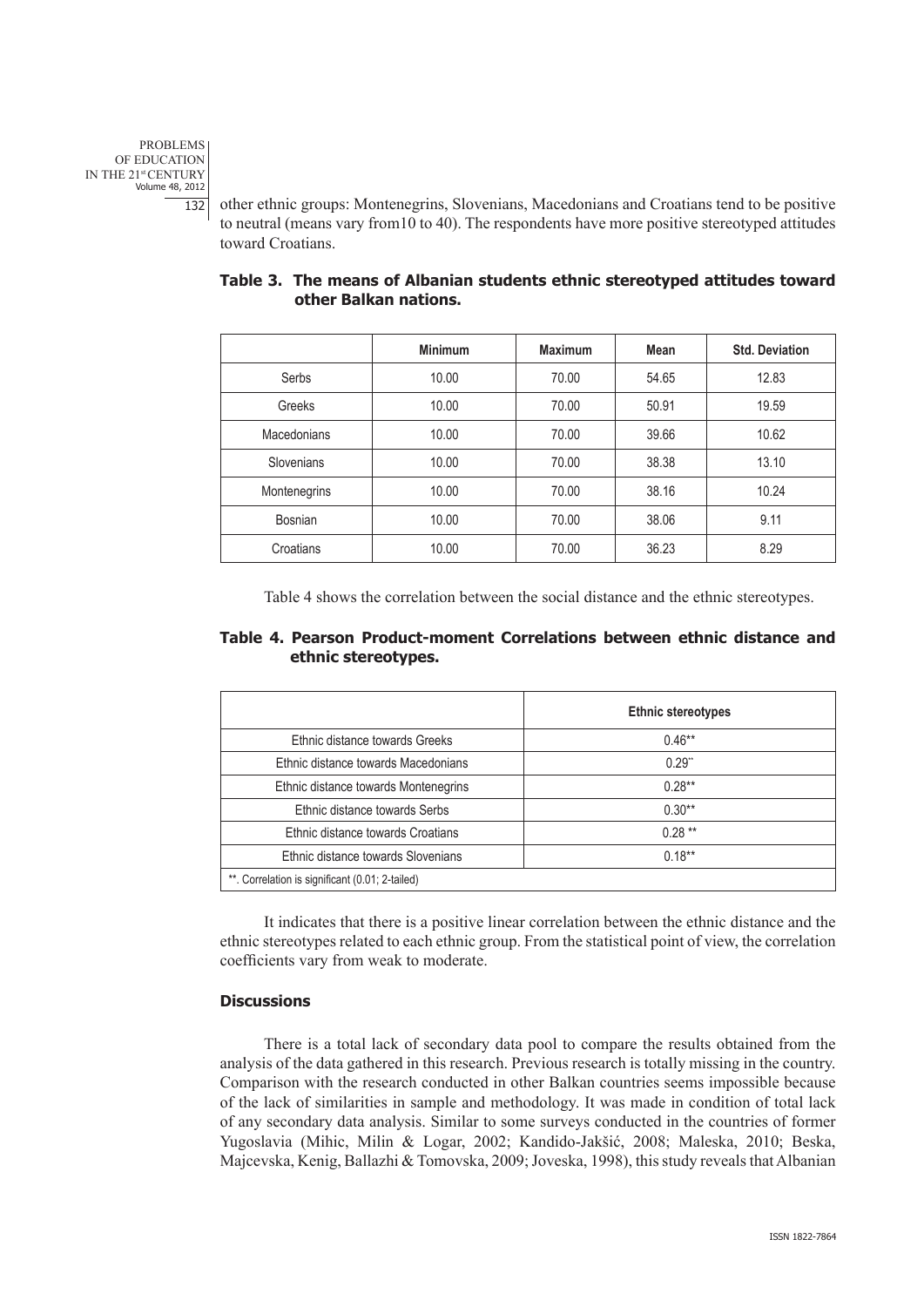Edmond RAPTI, Theodhori KARAJ. Albanian University Students' Ethnic Distance and Stereotypes Compared With Other Balkan Nations

> PROBLEMS OF EDUCATION IN THE 21st CENTURY Volume 48, 2012 133

students have negative ethnic stereotypes towards Balkan ethnic groups mainly towards Serbs and Greeks and keep quite distant from them.

The fact why the Albanian students show greater ethnic distance to Serbs is comprehensible provided the historical context of the relations between Serbia and Albania, and to the actual context of relations between Serbia and Kosovo, population of which belongs in the greatest majority to Albanian ethnicity of Kosovo, in comparison to other ethnic groups which have previously been part of the former Yugoslavian Republic (Kandido-Jakšić, 2008).

Similarly, the fact that Albanian students reveal likewise a greater ethnic social distance to Greeks can be explained with the ongoing conflicts in the history of these two countries, which from time to time have aggravated in respect to territorial claims, the present day treatment of the Albanian immigrants in Greece and due to the ethnic stereotypes revealed from Greeks towards them. According to Zheleznova (2003) in a study conducted in 1993, the least favourite ethnic group after the Turks is Albanians. The relations between the two countries have been continuously tense because of negative consideration by media.

The ethnic stereotypes and the social distance with other Balkan ethnic groups are more moderate due to the lack of conflict history with Albania. The findings are in line with the thesis that negative stereotypes intensify when ethnic groups have present conflicts amongst themselves (Bonacich, 1972).

## **Conclusions**

Albanian students reveal great social distance and intense ethnic stereotypes towards some Balkan ethnic groups. The fact that these findings happened to be amongst the most educated part of the Albanian youth may lead to the assumption that there exist massive ethnic stereotypes amongst the rest of the population, mainly in elderly, less educated population. This calls for more holistic research. Exploration of ethnic stereotypes, prejudices, hostile attitudes will definitely lead to exploring the causes and ways to avoid them. This would lead to better relations and sustainable peace in the Balkans.

#### **References**

- Allport, G. (1958). *The Nature of Prejudice*. Addison-Wesley, Cambridge, MA. (Originally published in 1954).
- Beska, P. V., Majcevska, M., Kenig, N., Ballazhi, S., Tomovska, A. (2009). *Multiculturalism and inter ethnic relations in education*. UNICEF Country Office.
- Bogardus, E. S. (1947). Measurement of Personal-Group Relations. *Sociometry, 10,* 306-311.
- Bonacich, E. (1972). A theory of ethnic antagonism: The split labor market. *American Sociological Review, 37,* 547-292.
- Brown, M, E., Cote, R. O, Jr., Lyn-Jones, M. S., Miller, E. S. (1997). *Nationalism and Ethnic Conflict*. The MIT Press, London.
- Burdiak, V. (2010). Influence of ethnic stereotypes on the development of political relations in the Balkans. *Codrul Cosminului, 16* (2), 147-157. Retrieved 5. 8. 2012, from http://www/codru\_net/ CC16/2/stereotypes.pdf
- Cronbach, L. J. (1951). Coefficient alpha and the internal structure of tests. *Psychometrika, 16* (3), 297– 334.
- Devine, P. (1989). Stereotypes and prejudice: Their automatic and controlled components. *Journal of Personality and Social Psychology 56,* 5-18.
- Weber, R., Crocker, J. (1983) Cognitive processes in the revision of stereotypic beliefs. *Journal of Personality and Social Psychology, 45,* 961-977.
- Gilbert, D., Hixon, J. (1989). The trouble of thinking: Activation and application of stereotypic beliefs. *Journal of Personality and Social Psychology, 60,* 509–517.